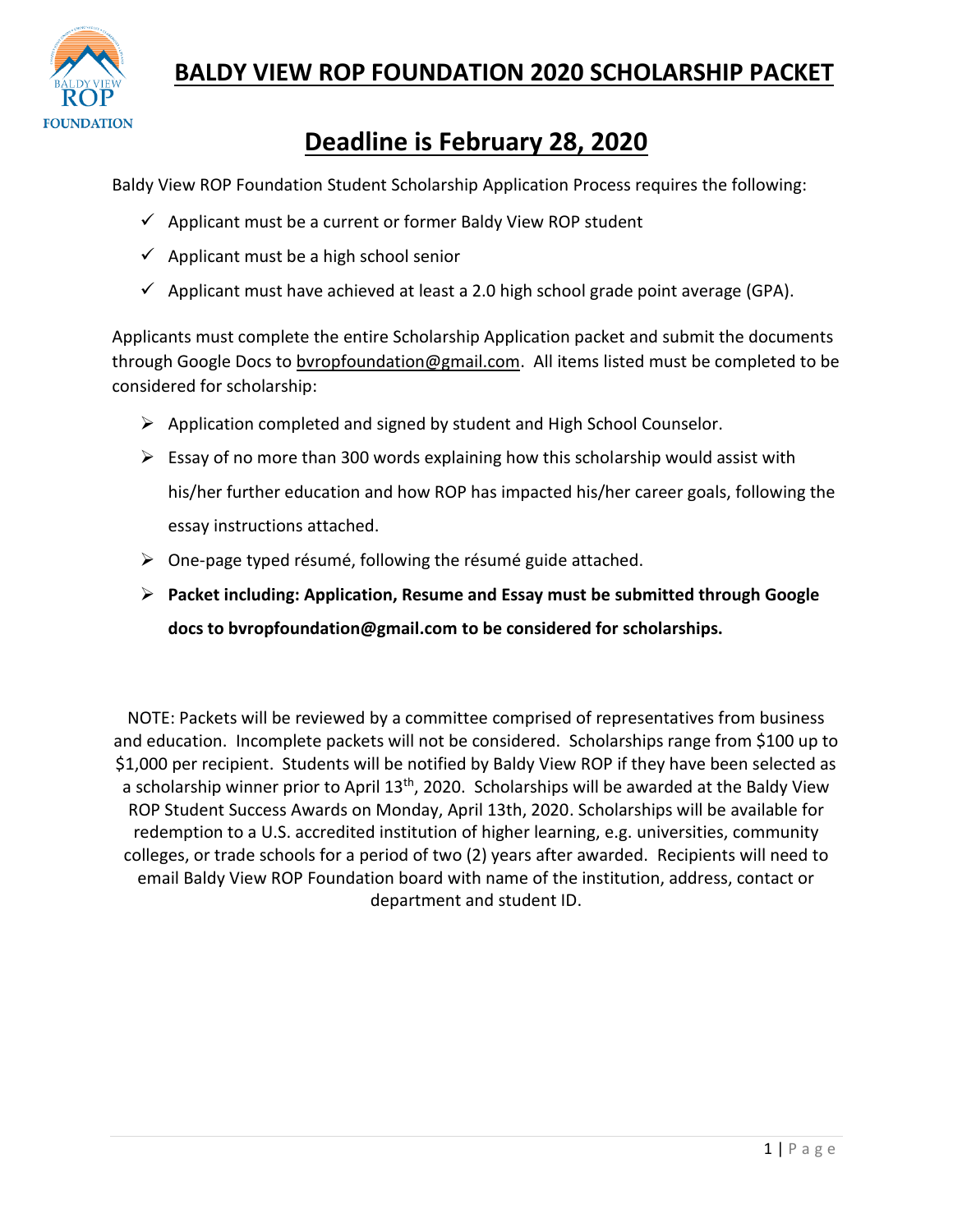**BALDY VIEW ROP FOUNDATION 2020 SCHOLARSHIP PACKET**



# **Baldy View ROP Foundation Student Scholarship Application – Baldy View ROP Foundation Student Scholarship Application Deadline is February 28, 2020**

| Check one:                                                                                                                                                                                                                                                                                                                                              |      |
|---------------------------------------------------------------------------------------------------------------------------------------------------------------------------------------------------------------------------------------------------------------------------------------------------------------------------------------------------------|------|
| HIGH SCHOOL If checked, please provide year of graduation:<br><b>ADULT STUDENT</b>                                                                                                                                                                                                                                                                      |      |
|                                                                                                                                                                                                                                                                                                                                                         |      |
|                                                                                                                                                                                                                                                                                                                                                         |      |
| Disclosure of Career Technical Education Information Permission is hereby granted to share<br>information regarding my Career Technical Education, including courses completed and areas of<br>competency, with employers, ROP teachers and the ROP office. I hereby declare the information<br>given is true and complete to the best of my knowledge. |      |
| <b>Signature of Applicant</b>                                                                                                                                                                                                                                                                                                                           | Date |
| For high school students only:                                                                                                                                                                                                                                                                                                                          |      |
| I certify that this student has achieved at least a 2.0 grade point average.                                                                                                                                                                                                                                                                            |      |
| Signature of High School Counselor                                                                                                                                                                                                                                                                                                                      | Date |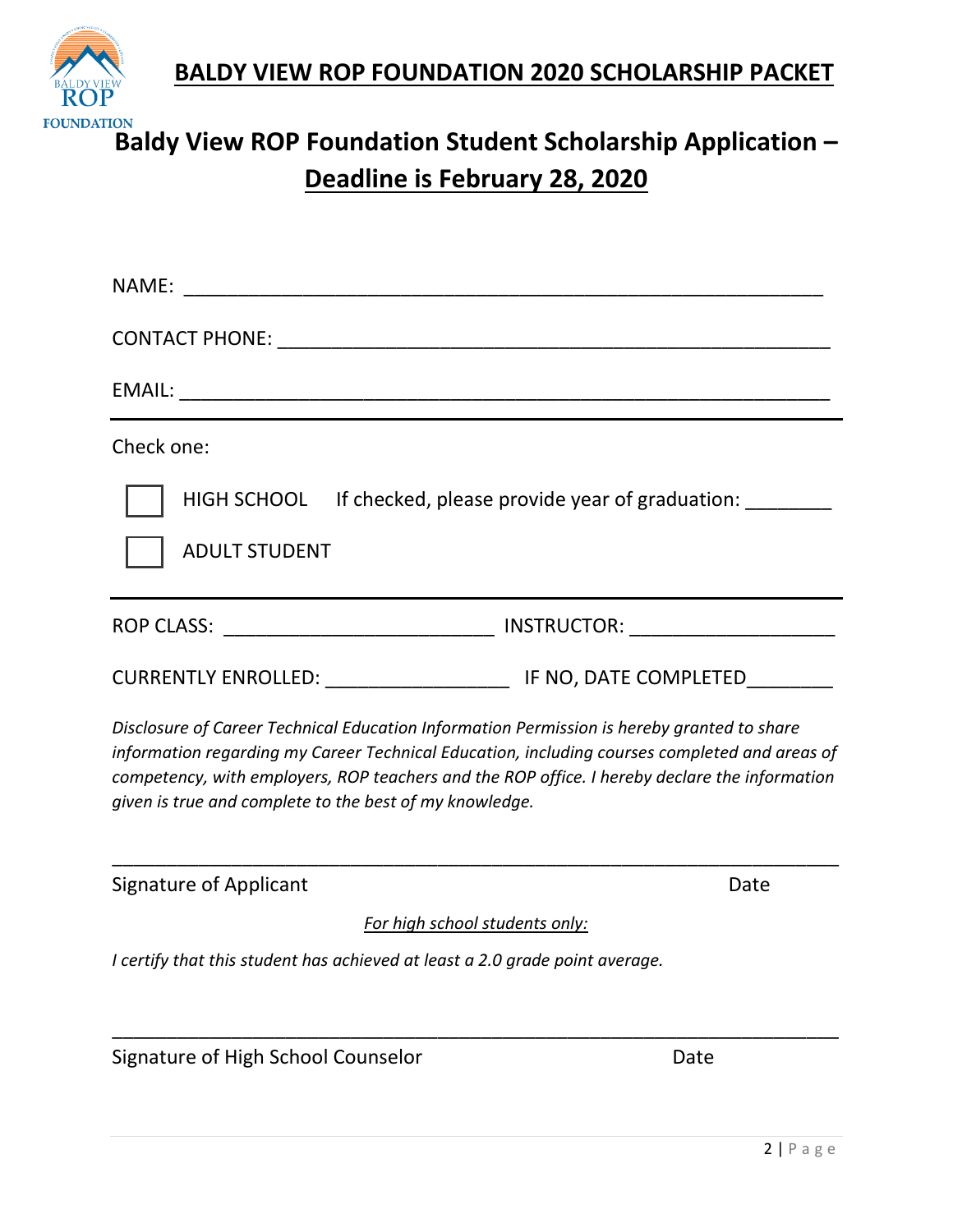

#### **BALDY VIEW ROP FOUNDATION 2020 SCHOLARSHIP PACKET**

## **Baldy View ROP Foundation Student Scholarship Essay**

Each candidate is required to submit an essay telling the selection committee about themselves. Share why you chose to take a Baldy View ROP class and what class you selected. What did you take away from the experience and how has participating in ROP impacted your education and career goals. Lastly, how you would use this scholarship to further your education.

- $\triangleright$  Essays should be 300 words or less
- ➢ Must be double-spaced
- $\triangleright$  Must use 10-12-point font size
- $\triangleright$  Times, Helvetica or Arial styles only